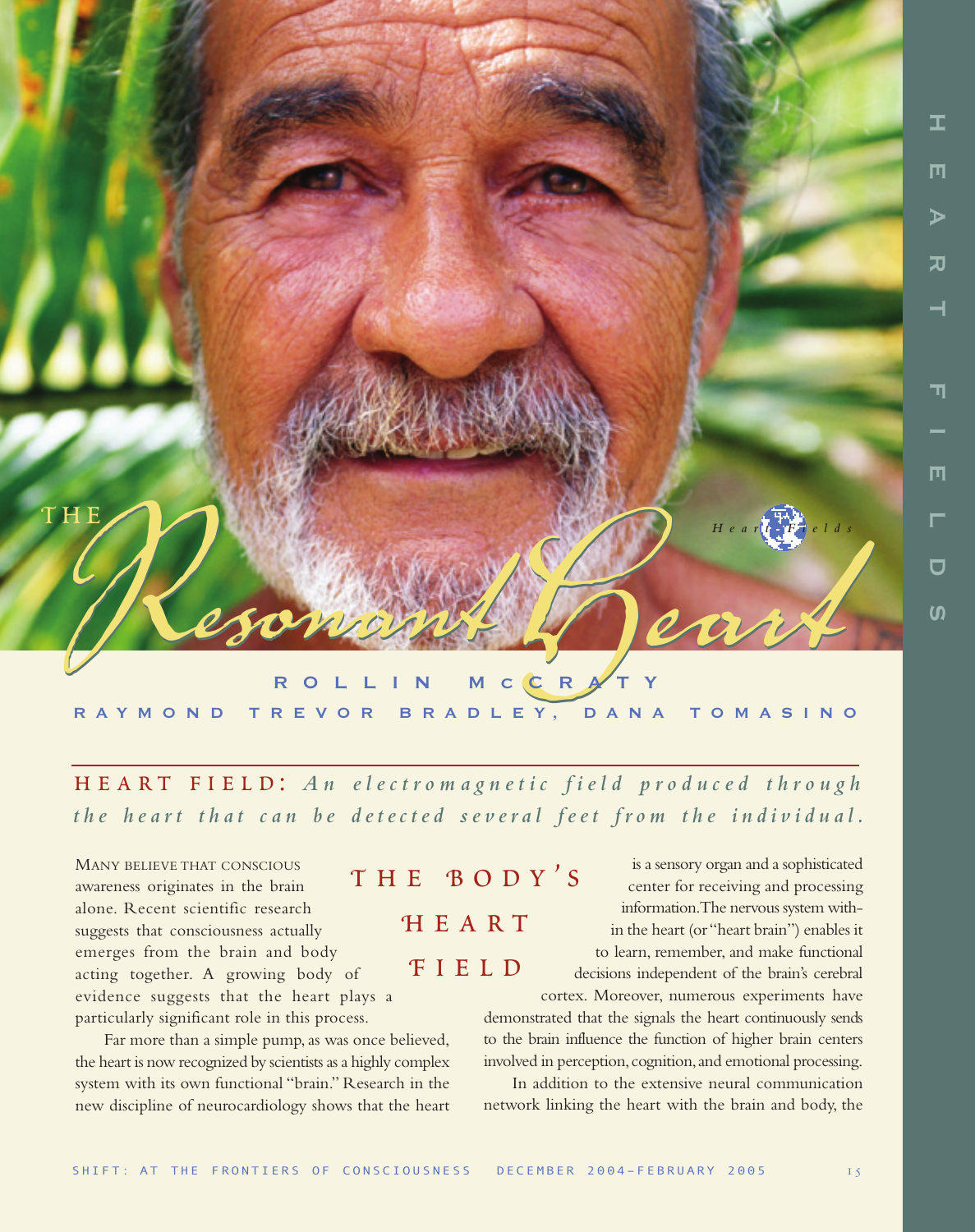heart also communicates information to the brain and throughout the body via electromagnetic field interactions. The heart generates the body's most powerful and most extensive rhythmic electromagnetic field.Compared to the electromagnetic field produced by the brain, the electrical component of the heart's field is about 60 times greater in amplitude, and permeates every cell in the body.The magnetic component is approximately 5000 times stronger than the brain's magnetic field and can be detected several feet away from the body with sensitive magnetometers. THE HEART'S

The heart generates a continuous series of electromagnetic pulses in which the time interval between each beat varies in a dynamic and complex manner. The heart's ever-present rhythmic field has a powerful influence on processes throughout the body.

**HEART FIELDS**

r

ĪП

 $\mathbf T$ 

L

 $\boldsymbol{\omega}$ 

∩

 $\mathbf{u}$ 

We have demonstrated, for example, that brain rhythms naturally synchronize to the heart's rhythmic

activity, and also that during sustained feelings of love or appreciation,

the blood pressure and respiratory rhythms, among other oscillatory systems, entrain to the heart's rhythm.

*We propose that the heart's field acts as a carrier wave for information that provides a global synchronizing signal for the entire body.* Specifically, we suggest that as pulsing waves of energy radiate out from the heart, they interact with organs and other structures.The waves encode or record the features and dynamic activity of these structures in patterns of energy waveforms that are distributed throughout the body.In this way,the encoded information acts to *in-form* (literally,*give shape to*) the activity of all bodily functions—to coordinate and synchronize processes in the body as a whole. This perspective requires an *energetic* concept of information, in which patterns of organization are enfolded into waves of energy of system activity distributed throughout the system as a whole.

Basic research at the Institute of HeartMath shows that information pertaining to a person's emotional state is also communicated throughout the body via the heart's electromagnetic field.The rhythmic beating patterns of the heart change significantly as we experience different emotions. Negative emotions, such as anger or frustration, are associated with an erratic, disordered, *incoherent* pattern

in the heart's rhythms. In contrast, positive emotions, such as love or appreciation, are associated

with a smooth, ordered, *coherent* pattern in the heart's rhythmic activity (see graph). In turn, these changes in the heart's beating patterns create corresponding changes in the structure of the electromagnetic field radiated by the heart, measurable by a technique called spectral analysis. is about 5000 timeS stronger than the brain's magnetic

> More specifically, we have demonstrated that sustained positive emotions appear to give rise to a distinct mode of functioning, which we call *psychophysiological coherence*.

During this mode, heart rhythms

exhibit a sine wave-like pattern and the heart's electromagnetic field becomes correspondingly more organized.

• At the *physiological* level, this mode is characterized by increased efficiency and harmony in the activity and interactions of the body's systems.<sup>1</sup>

• *Psychologically*, this mode is linked with a notable reduction in internal mental dialogue, reduced perceptions of stress, increased emotional balance, and enhanced mental clarity, intuitive discernment, and cognitive performance.

In sum,our research suggests that psychophysiological coherence is important in enhancing consciousness both for the body's sensory awareness of the information required to execute and coordinate physiological function, and also to optimize emotional stability, mental function,

magnetic component

field and can be detected

several feet away from

THE BODY.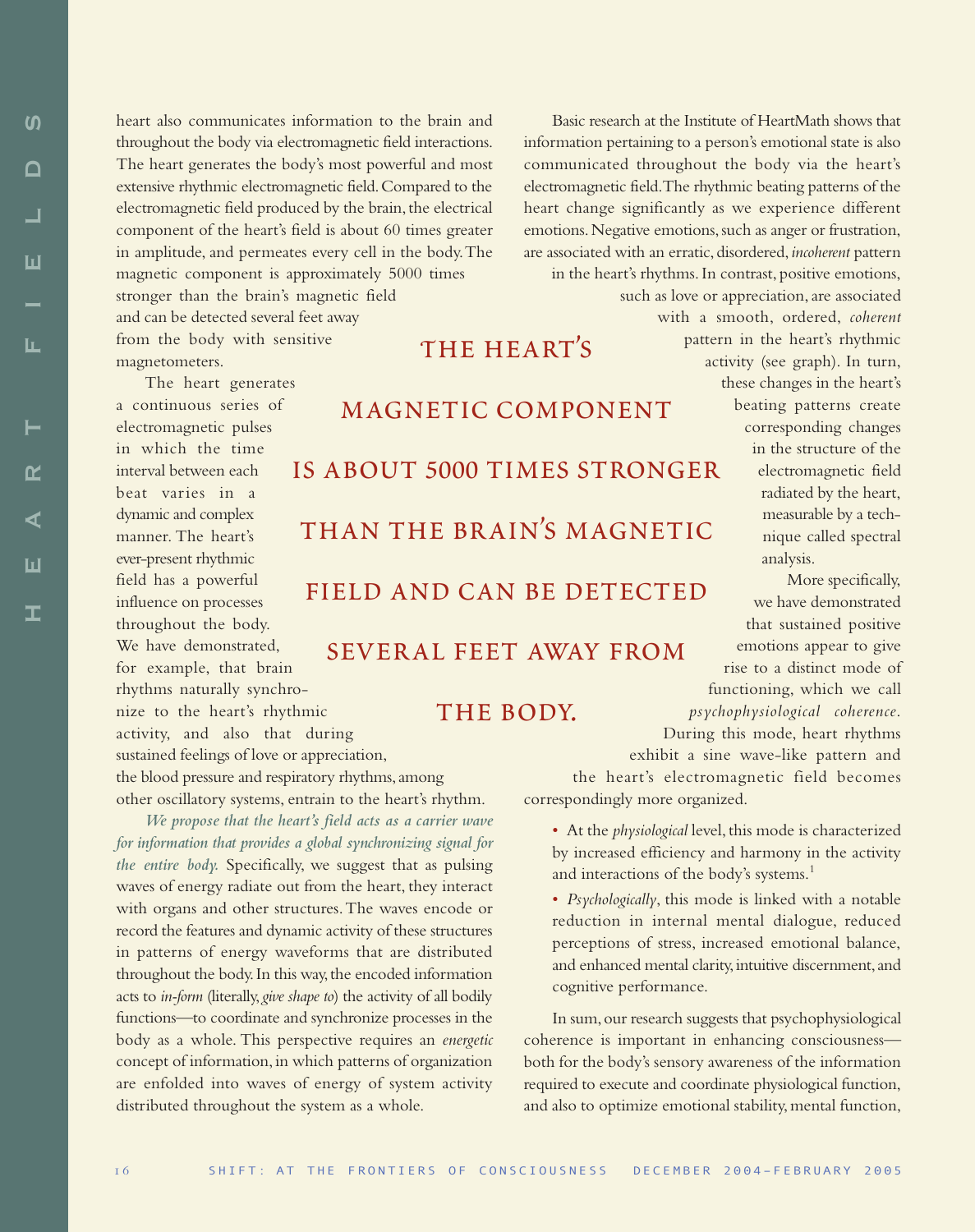

*Emotions Reflected in Heart Rhythm Patterns*

and intentional action. Furthermore, as we discuss next, there is experimental evidence that psychophysiological coherence may increase our awareness of and sensitivity to others around us. The Institute of HeartMath has created practical technologies and tools that all people can use to increase coherence.

### *Heart Field Interactions Between Individuals*

Most people think of social communication solely in terms of overt signals expressed through language, voice qualities, gestures, facial expressions, and body movements. However, there is now evidence that a subtle yet influential electromagnetic or "energetic" communication system operates just below our conscious awareness. Energetic interactions likely contribute to the "magnetic" attractions or repulsions that occur between individuals, and also affect social exchanges and relationships.Moreover, it appears that the heart's field plays an important role in communicating physiological, psychological, and social information between individuals.

Experiments conducted at the Institute of HeartMath have found remarkable evidence that the heart's electromagnetic field can transmit information between people.

We have been able to measure an exchange of heart energy between individuals up to five feet apart. We have also found that one person's brain waves can actually synchronize to another person's heart. Furthermore, when an individual is generating a coherent heart rhythm, synchronization between that person's brain waves and another person's heartbeat is more likely to occur.These findings have intriguing implications, suggesting that individuals in a psychophysiologically coherent state become more aware of the information encoded in the heart fields of those around them.

The results of these experiments have led us to infer that the nervous system acts as an "antenna,"which is tuned to and responds to the electromagnetic fields produced by the hearts of other individuals.We believe this capacity for exchange of energetic information is an innate ability that heightens awareness and mediates important aspects of true empathy and sensitivity to others. Furthermore, we have observed that this energetic communication ability can be intentionally enhanced, producing a much deeper level of nonverbal communication, understanding, and connection between people. There is also intriguing evidence that heart field interactions can occur between people and animals.

In short, energetic communication via the heart field facilitates development of an expanded consciousness in relation to our social world.

## *The Heart's Field and Intuition*

There are also new data suggesting that the heart's field is directly involved in intuitive perception, through its coupling to an energetic information field outside the bounds of space and time. Using a rigorous experimental design, we found compelling evidence that both the heart and brain receive and respond to information about a future event *before the event actually happens*. Even more surprising was our finding that the heart appears to receive this "intuitive"information before the brain.This suggests that the heart's field may be linked to a more subtle energetic field that contains information on objects and events remote in space or ahead in time.Called by Karl Pribram and others the "spectral domain," this is a fundamental order of potential energy that enfolds space and time, and is thought to be the basis for our consciousness of "the whole." (See **www.heartmath.org** for more detail.) ➣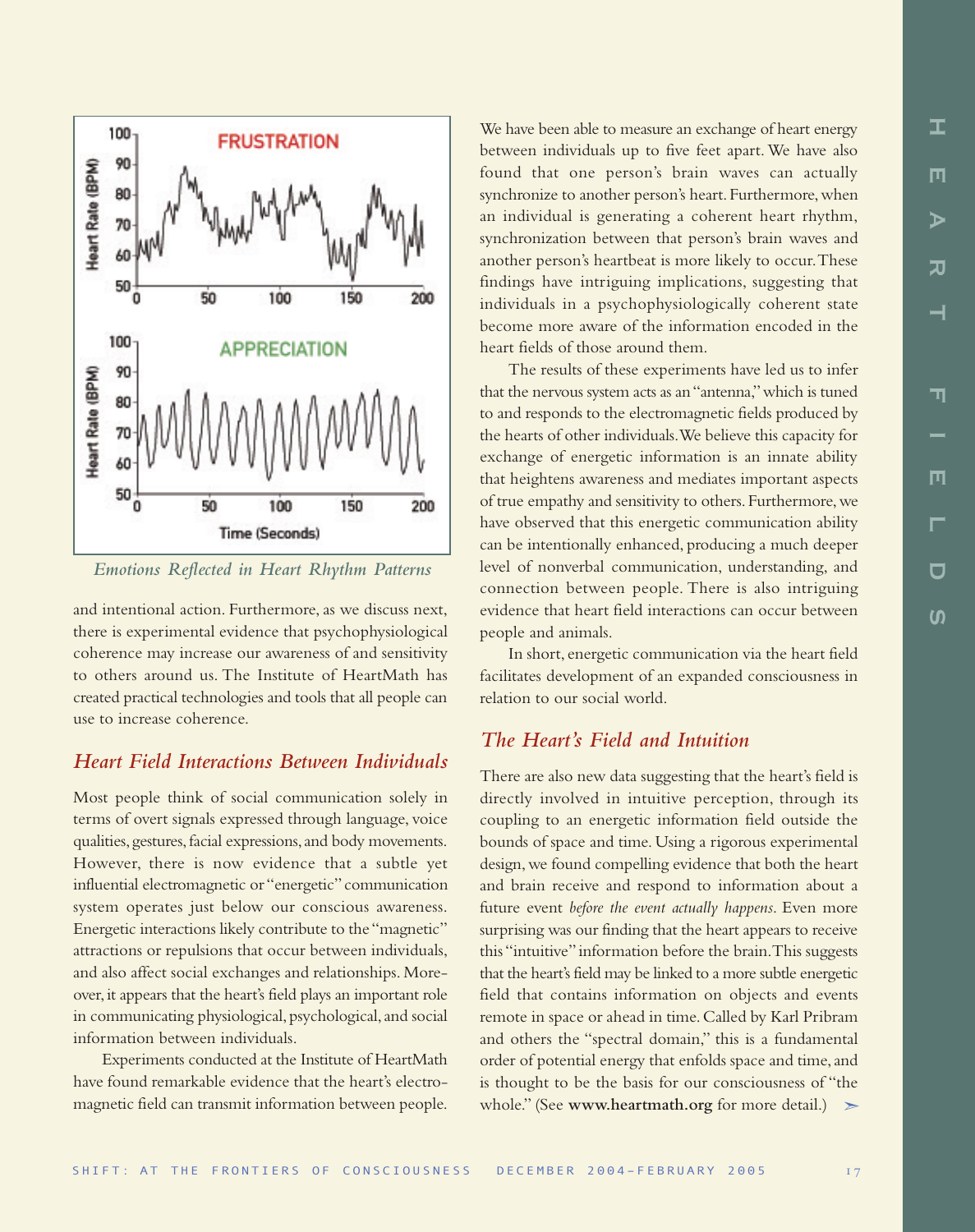$\boldsymbol{\mathsf{U}}$ **HEART FIELDS** ∩  $\mathbf{L}$ M Ш

 $\blacksquare$ 

IN THE SAME WAY THAT THE HEART generates energy in the body, we propose that the social collective is the activator and regulator of the energy in social systems.

SOCIAL Fields

NEW DATA

suggest the heart's

and may receive this

information before

the brain.

overall social structure was obtained from information *only* about relationships between pairs of individuals.We believe the only way this is possible is if information about the organization of the

A body of groundbreaking work shows how the field of socioemotional interaction between a mother and her infant is essential to brain development, the emergence of consciousness, and the formation of a healthy self-concept. Coherent organization of the motherchild relations that make up this field is critical. This occurs when interactions are charged, most importantly, with positive emotions (love, joy, happiness, excitement, appreciation, et cetera), and are patterned as highly synchronized, reciprocal exchanges between these two individuals.These patterns are imprinted in the child's brain and thus influence psychosocial function throughout life. (See Allan Schore, *Affect Regulation and the Origin of the Self*.)

Moreover, in a longitudinal study of 46 social groups,one of us (Bradley) documented how information about the global organization of a group—the group's collective consciousness—appears to be transmitted to all members by an *energetic field* of socio-emotional connection. Data on the relationships between each pair of members was found to provide an accurate image of the social structure of the group as a whole. Coherent organization of the field is directly involved in intuitive perception—

group's social structure is associated

with a network of positively charged emotions

connecting all members. This network of positive emotions appears to constitute a field of energetic connection into which information about the group's social structure is encoded and distributed throughout the group. Remarkably, an accurate picture of the group's

whole group is distributed to all members of the group via an energetic field.Such correspondence *in information* between parts and the whole is consistent with the principle of holographic organization.2

## *Synthesis and Implications*

Some organizing features of the heart field, identified in numerous studies at HeartMath, may also be shared by those of our hypothesized social field. Each is a field of energy in which the waveforms of energy encode the features of objects and events as energy moves throughout the system.This creates a nonlocal order of energetic

information in which each location in the field contains an enfolded image of the organization of the whole system at that moment. The organization and processing of information in these energy fields can best be understood in terms of quantum holographic principles.3

> Another commonality is the role of positive emotions, such as love and appreciation, in generating coherence both in the heart field and in social fields. When the movement of energy is intentionally regulated to form a coherent, harmonious order,

information integrity and flow are optimized. This, in turn, produces stable,

effective system function, which enhances health, psychosocial well-being, and intentional action in the individual or social group.

Heart coherence and social coherence may also act to mutually reinforce each other.As individuals within